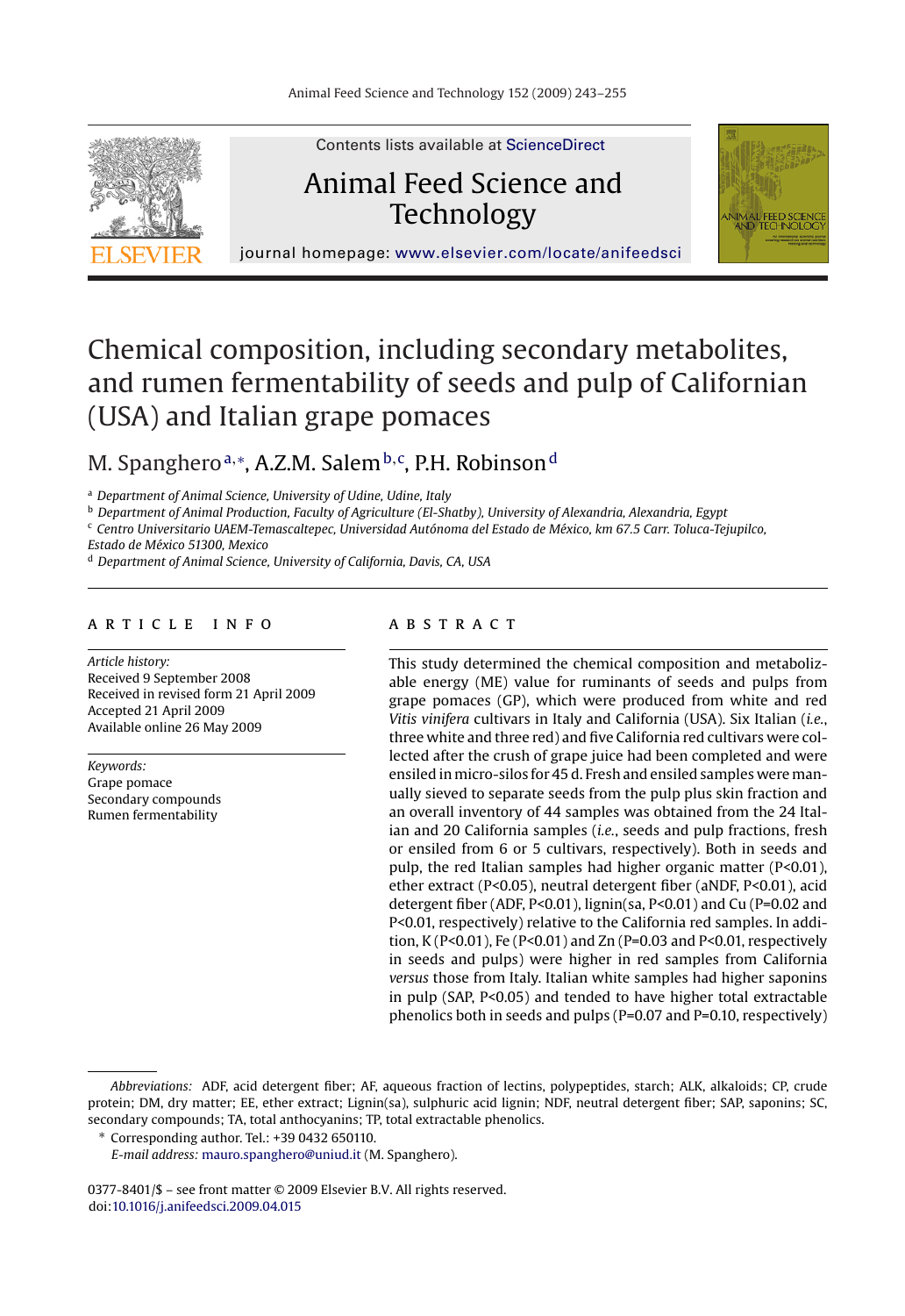than did Italian reds. Both in seeds and pulps, ensiling increased concentrations of aNDF (P<0.01 and P=0.08, respectively), ADF (P<0.01) and lignin(sa) (P<0.01 and P=0.03, respectively), had no impact on mineral levels and decreased concentrations anthocyanins (P=0.05) and SAP (P=0.01), respectively in seeds and pulp. Samples were fermented in diluted rumen fluid to measure *in vitro* rumen fermentability in terms of gas production, which was used to predict ME. Gas production from seeds of different origin were similar, with the exception of higher values at 48 h in red California cultivars with respect to those from Italy (19.2 ml *versus* 18.0 ml, P<0.05). In pulps, Italian reds did not differ from Italian whites, but had lower gas production than the red California samples (9.2 ml *versus* 12.2 ml, 16.6 ml *versus* 21.3 ml, 26.3 *versus* 32.7, P<0.01, at 4, 24 and 48 h respectively). Ensiling reduced gas production in seeds at 24 and 48 h of incubation ( $P<0.01$ ) and in pulps at 48 h ( $P=0.09$ ). Seeds from Italian red samples were lower (P<0.01) in ME than Italian whites (6.23 MJ/kg DM *versus* 6.89 MJ/kg DM, P<0.01) and higher (P<0.01) than the California samples (5.58 MJ/kg DM). There were no differences between ME of the groups of pulps, but ensiling reduced estimated ME content in seeds (5.94 MJ/kg DM *versus* 6.54 MJ/kg DM, P<0.01), but not in pulps. On the basis of our results, and in agreement with other recent papers and/or textbook data, the potential to use de-seeded GP as a feed in diets of high producing ruminants is limited.

© 2009 Elsevier B.V. All rights reserved.

# **1. Introduction**

Annual world production of wines has ranged between 267 and 300 million hectolitres in recent years [\(O.I.V., 2005\).](#page-11-0) The largest wine productions are in Italy, France and Spain (54, 52 and 36 million hectolitres/year), where vineyard acreage is almost stable. However in other parts of the world, such as the USA, Argentina, China and Australia (∼64 million of hectolitres/year) wine yields have consistently expanded (+12, +29, +25 and +94%, respectively) in recent years (2005 *versus* the 1996 to 2000 average).

Wine grapes are typically processed by crushing to extract variable amounts of juice, depending upon the wine being made, leaving a residue referred to as grape pomace (GP) that is mainly seeds, skin and pulp (∼18–20 kg/100 kg of grapes). Traditional uses of GP have largely been restricted to land application due to its low nutritive value for ruminants [\(Alipour and Rouzbehan, 2007; Baumgärtel et](#page-10-0) [al., 2007; Bocqué et al., 1984; Larwance et al., 1985\).](#page-10-0) A major limitation of use of GP as a ruminant feed is the presence of grape seeds which are high in lignified fiber ([D'Urso and Nicolosi Asmundo, 1983\)](#page-10-0) and are often largely undigested in bovines because few of the seeds are broken open during eating or rumination thereby preventing the grape seed oil from being digested. In addition, grape seeds are high in secondary compounds, such as phenolics and anthocyanins ([Makris et al., 2007\),](#page-11-0) which can have potentially negative effects on rumen fermentation. In contrast, the skin and pulp fraction has a lower fiber level ([D'Urso and Nicolosi Asmundo, 1983\),](#page-10-0) with less lignin, as well as generally lower levels of secondary compounds ([Makris et al., 2007\).](#page-11-0)

If the seeds could be separated from the pulp and skin fraction, the latter may have potential as a ruminant feed while allowing the former to be used for other purposes. Grape seed processing to obtain oil for cooking, aromatic additives for lotions and cremes, and nutraceuticals for new health products ([Yilmaza and Toledo, 2006; Diamond, 2000; Fuhrman et al., 2005; Goodman, 2001; Zhang](#page-12-0) [et al., 2007\) h](#page-12-0)as enhanced the value of seeds and led to commercial technologies that separate seeds from the pulp and skin fraction in both Italy and California.

In this study, the chemical composition and rumen fermentability of seeds and pulps from GP have been determined with the aim to identify a fraction of grape (*i.e.*, pulp plus skin) to be used as conventional feed in ruminants and the other (*i.e.*, seed) as a potential supplier of nutraceutical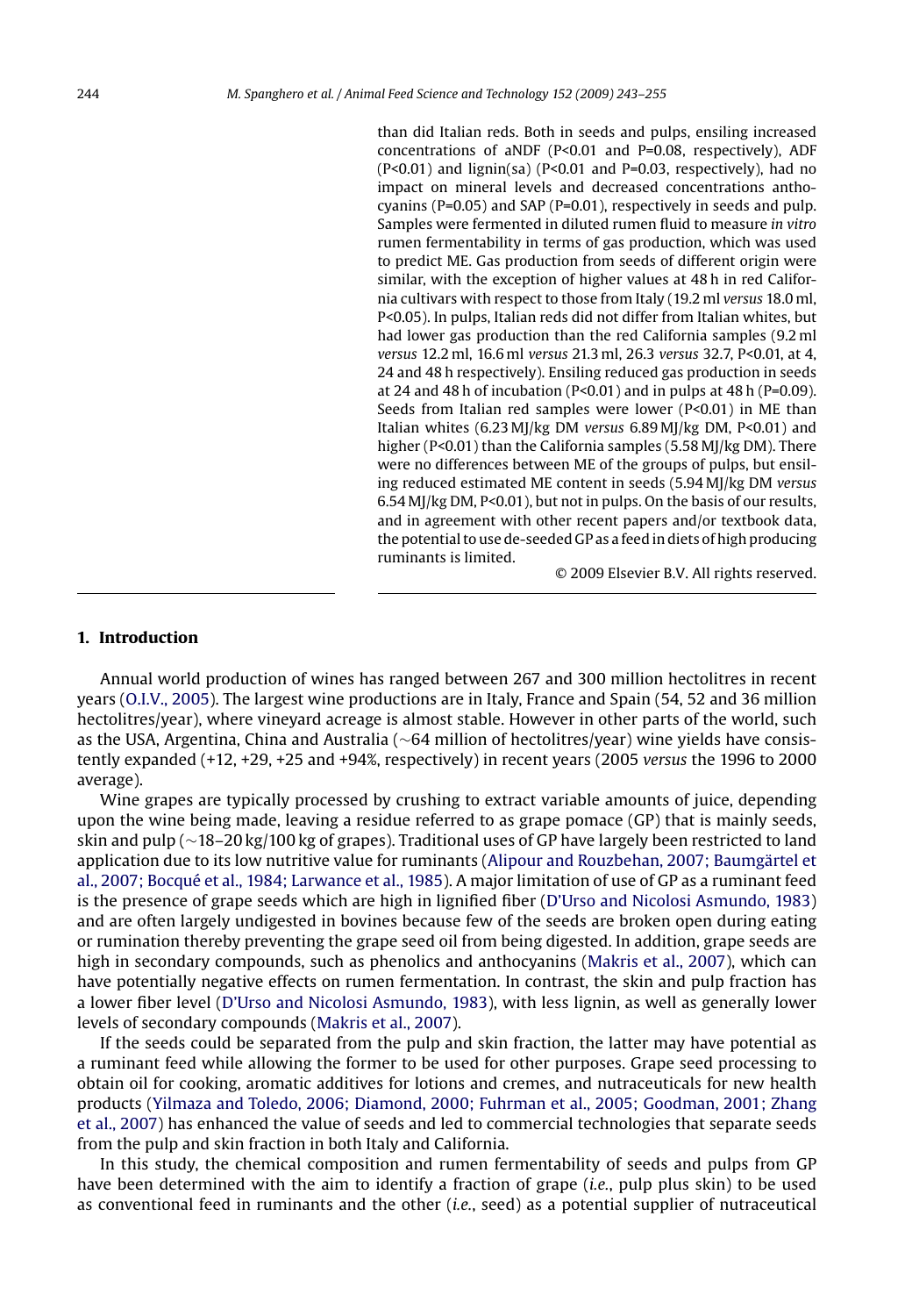<span id="page-2-0"></span>substances. The study examined samples from different grape cultivars (*i.e.*, white and red *Vitis vinifera* cultivars), obtained in Italy and in California (USA), as fresh material or after ensiling.

#### **2. Materials and methods**

### *2.1. Sample origin and collection*

Grape pomace samples (*Vitis vinifera* sp.) were collected in the Friuli Venezia Giulia Region of northeastern Italy and in the Suisun Valley area of north central California (USA). The six Italian samples were from three white (*i.e.*, Sauvignon blanc, Tokay, Verduzzo) and three red (*i.e.*, Merlot, Cabernet sauvignon, Refosco) cultivars. The five California samples were all from red cultivars (*i.e.*, Pinot noir, Cabernet sauvignon, Red zinfandel and two Syrahs). All samples were collected immediately after the crush of grape juice had been completed.

### *2.2. Sample ensiling and manipulation*

Each sample, about 10 kg of fresh material, was divided immediately after collection into four equal amounts, two of which were stored in mini-silos while the other two were used for pH measurement and then dried in a forced air oven at  $40^{\circ}$ C. In Italy, each micro-silo was a cylindric plastic bottle (10 cm diameter  $\times$  20 cm high), that was filled with pressed pomace, packed manually exerting force to an iron disc (4 cm diameter) welded to a metal rod. Mini-silos had a gas release valve in the lid and were stored upright at ambient temperature (*i.e.*, 15–25 ◦C) in closed paper boxes. In California, each mini-silo was a cylindric plastic container (30 cm diameter  $\times$  50 cm high), that was filled with manually pressed pomace, covered with an airtight plastic lid with a small hole for gas release and then stored upright at ambient temperature (*i.e.*, 15–25 ◦C). After 45 d, all silos were opened and the ensiled samples were used for pH measurement and then dried in a forced air oven at  $40^{\circ}$ C.

Each dried sample of fresh and ensiled pomace was manually sieved to separate seeds from the pulp plus skin fraction (hereafter referred to as 'pulp') and the two samples obtained from each fraction were weighed and bulked. The 24 Italian samples (*i.e.*, seed and pulp fractions, fresh or ensiled from 6 cultivars) were shipped to the Department of Animal Science in Davis (CA, USA), where they were added to the 20 California samples (*i.e.*, seed and pulp fractions, fresh or ensiled from 5 cultivars) to create a single inventory of 44 samples. These samples were ground to pass a 1 mm screen on a model 4 Wiley Mill and divided into three sub-samples. One set was shipped to the Department of Animal Science in Alexandria (Egypt) for secondary compound analysis, one was retained in Davis for primary compound analysis, and one was shipped back to the Department of Animal Science in Udine (Italy) for *in vitro* gas test analysis.

#### *2.3. Primary compound analysis*

Samples were assayed for analytical DM by gravimetric loss of free water from heating to 105 ◦C for 2h[\(Reuter et al., 1986\).](#page-11-0) Neutral detergent fiber analyses (aNDF) utilized ND containing sodium sulfite and a heat stable amylase [\(Van Soest et al., 1991\) a](#page-12-0)nd data are expressed inclusive of residual ash. Acid detergent fiber (ADF) and lignin(sa) were determined according to [AOAC \(1997, m](#page-10-0)ethod 973.18). Total N in samples and in ADF residues (ADICP) were determined with an N gas analyzer using an induction furnace and thermal conductivity (LECO FP-528, [AOAC, 1997, m](#page-10-0)ethod 990.03). Ash was determined as gravimetric residue after incineration at 550 °C for 3 h and ether extract (EE) by ether extraction [\(AOAC, 1997, m](#page-10-0)ethod 984.13). The Ca, P, Mg, S, Zn, Mn, Fe and Cu levels were determined by microwave acid digestion and dissolution of the sample and quantitative determination by AAS or ICP-AES ([Meyer](#page-11-0) [and Keliher, 1992; Sah and Miller, 1992\).](#page-11-0) Total K was determined using a 2 g/kg acetic acid extraction, then quantitatively by AES ([Johnson and Ulrich, 1959\).](#page-11-0) Glucose, fructose, sucrose and starch (after enzymatic hydrolysis, [Smith, 1969\)](#page-12-0) were determined by HPLC ([Johansen et al., 1996\).](#page-11-0)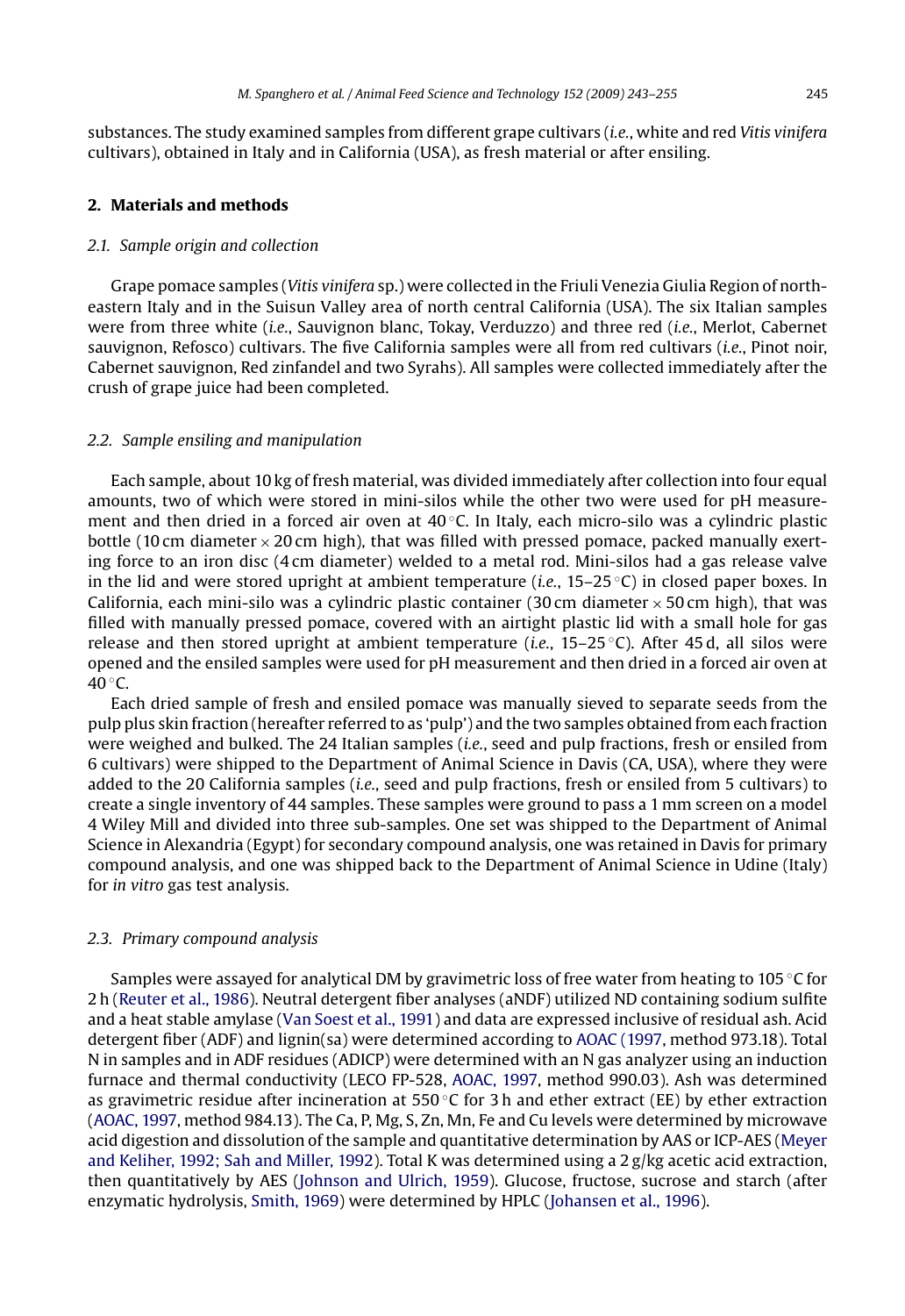#### *2.4. Secondary compound analysis*

Assays of secondary compounds (SC) followed the procedure of [Salem et al. \(2006\), w](#page-12-0)ith the following modifications. Samples, 20 g, were extracted in 40 ml of methanol/acetone/water (60/30/10,  $v/v/v$ ) for 24 h at room temperature followed by 60 min at 39–40  $\degree$ C in a water bath. The solution was filtered and evaporated to obtain the crystallized extract (CE) to be used for further secondary compound assay.

Total extractable phenolics (TP) were assayed by partitioning dissolved CE in an equal volume of ethyl acetate. The ethyl acetate-soluble fraction contained the phenolic compounds and it was it was followed by colorimetric measurement using Folin-Denis reagent with a recovery ranging from 95 to 106% [\(Xu and Diosady, 1997\).](#page-12-0)

Saponins (SAP) were assayed according to [Ahmad et al. \(1990\).](#page-10-0) After dissolving sub-samples from the CE extract, it was mixed with an equal volume of *n*-butanol. The butanolic extract was separated and evaporated under reduced pressure to create a saponin containing *n*-butanol fraction.

Alkaloids (ALK) were assayed according to methods of [Yamauchi et al. \(1990\)](#page-12-0) and [Cannell \(1998\).](#page-10-0) Sub-samples of CE was dissolved in the same solvent used for CE extraction and treated with an equal volume of 10 ml/l aqueous HCl. Alkaloids were then precipitated by drop-wise addition of  $100 \text{ g/l}$ NH<sub>4</sub>OH. The precipitate was collected by centrifugation (5000  $\times$  *g* at 4  $\degree$ C for 30 min) and washed with 10 g/l NH4OH. The residue was dissolved in a few drops of chloroform to obtain the chloroform fraction that contained the precipitated alkaloids. After separation of TP, SAP and ALK from the CE, the aqueous fraction (AF) of lectins, polypeptides and starch (see review of [Cowan, 1999\) w](#page-10-0)as determined according to [Hussein et al. \(1999\).](#page-11-0)

Total anthocyanins (TA) in the CE were determined by measuring absorbance at 535 nm against a blank of 10 ml/l HCl in distilled water according to methods described by [Luque-Rodriguez](#page-11-0) [et al. \(2007\).](#page-11-0) A calibration curve with solutions of 5, 10, 15, 20, 25, 30, 35 and 40 mg of malvidin-3-glycoside (Mv3G)/l in 10 ml/l HCl in distilled water was prepared and all the CE extracts were diluted with 10 ml/l HCl in distilled water until the absorbance was within the calibration limits. Results are expressed as the equivalent to mg of Mv3G/gm of skin (*i.e.*, mg Mv3GE/g).

# *2.5. Gas production and metabolizable energy content*

Samples were incubated in diluted rumen fluid to measure rumen fermentability in terms of gas production according to [Menke and Steingass \(1988\).](#page-11-0) Approximately 220 mg of each dried sample was weighed into a graduated 100 ml glass syringe, which was filled with 30 ml of diluted rumen fluid. The rumen inoculum was collected at a slaughter house from the rumen of four lactating dairy cows. These cows were selected to have been from herds located within 40 km of the slaughter facility, had been transferred within 12 h of slaughter, were not slaughtered for health reasons and had a live weight between 650 and 750 kg. Each rumen was opened within 20 min of slaughter and wet rumen contents, sampled from several different points, were individually squeezed to obtain a pooled mixed rumen liquid for each animal. About 300 ml of rumen fluid from each cow was transferred to a pre-warmed (39 $\degree$ C) thermos and flushed with CO<sub>2</sub> saturated gas for 1 min.

Syringes were placed vertically in a water bath at  $39^{\circ}$ C and three syringes without substrate were used as blanks. Gas production was measured at 4, 24 and 48 h of incubation and the net gas production (NGP) of syringes with substrate was calculated by subtraction of the respective average gas production value measured for blanks. A total of 47 syringes were used in each fermentation run and the gas test was repeated thrice.

For each sample, its metabolizable energy (ME) content was calculated using the equation of [Menke](#page-11-0) [and Steingass \(1988\)](#page-11-0) as:

ME (MJ/kg DM) =  $1.06 + 0.157*NPG_{24} + 0.0084*(N*6.25) + 0.022*EE - 0.0081*ash$ where N, EE and Ash are  $g/kg$  of DM and NPG<sub>24</sub> are ml of gas after 24 h of incubation.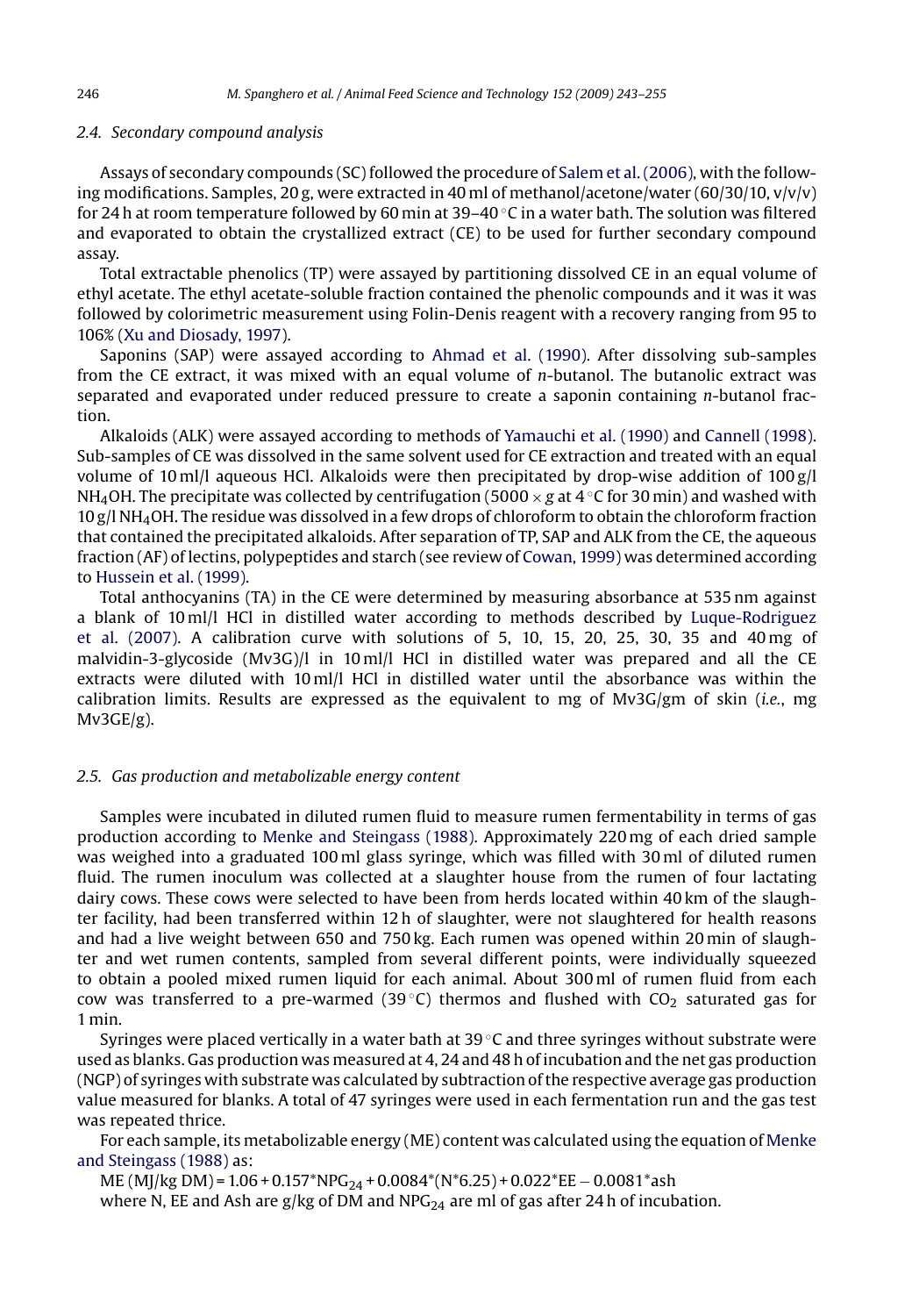#### *2.6. Statistical analysis*

Data were analyzed (PROC GLM of [SAS, 1999\) s](#page-12-0)eparately for seeds and pulp according to a factorial model which considered the effect of varieties (*i.e.*, the three groups: Italian whites, Italian reds and California reds), effect of ensiling (*i.e.*, fresh and ensiled) and the appropriate interaction:

 $y = \mu + \alpha_i + \beta_j + (\alpha \beta)_{ij} + \varepsilon_{ijk}$ 

where  $\mu$  = overall mean;  $\alpha$  = fixed effect of group of varieties (*i* = 1, 3);  $\beta$  = fixed effect of ensiling  $(i=1, 2)$ . In the absence of a statistically significant interaction, differences among groups were tested by orthogonal contrasts (*i.e.*, two degrees of freedom) that compared Italian whites to Italian reds as well as Italian reds to Californian reds. Statistical significance was accepted if P<0.05 and a trend to a difference if P<0.10.

# **3. Results**

The proportion of seeds in GP averaged 483 g/kg [\(Table 1\),](#page-5-0) but it was highly variable among cultivars  $(i.e., RSD = 134 g/kg)$ . The pH did not differ between the Italian samples and increased slightly after ensiling (from 3.92 to 4.20, P=0.02).

# *3.1. Primary compounds*

White Italian seeds had ([Table 1\)](#page-5-0) higher EE (P=0.02) than Italian red seeds, which had higher OM (P<0.01), EE (P=0.04), as well as higher aNDF, ADF and lignin(sa) (P<0.01) *versus* Californian red seeds. White and red Italian pulps had similar primary compound levels, with the exception of ADICP, which tended (P<0.07) to be lower in Italian samples. Red Italian pulps had higher OM (P<0.01), EE (P=0.03), as well as aNDF, ADF and lignin(sa) (P<0.01) *versus* pulps from California.

Ensiling increased (P<0.01) the concentrations of ADICP, aNDF, ADF and lignin(sa) in seeds while, in pulps, ensiling increased the concentrations of ADICP (P<0.01), ADF (P<0.01) and lignin(sa) (P<0.05), and tended (P=0.08) to increase aNDF.

Both in seeds and pulps [\(Table 2\),](#page-6-0) K (P<0.01), Fe (P<0.01) and Zn (P=0.03 and P<0.01, respectively for seeds and pulps) were higher in red samples from California *versus* reds from Italy, while Cu (P<0.01) was lower. White Italian seeds had lower Ca (P=0.03) than did red Italian seeds and Mn (P<0.01) was lower in red samples from California *versus* red from Italy. Both in seeds and pulps, ensiling generally had no impact on mineral levels.

#### *3.2. Secondary compounds*

In contrast to the low variation within primary compounds, the RSD values for all SC were very high [\(Table 3\),](#page-6-0) and this caused several large numerical differences among groups and, due to ensiling, to not differ statistically. The reasons for this high variability are likely due to actual variability among cultivars within secondary compounds, as this analytical procedure typically leads to low variability (*i.e.*, [Salem et al., 2006\).](#page-12-0)

White Italian samples had higher SAP  $(P< 0.05)$  in pulps and tended to have higher TP both in seeds and pulps (P=0.07 and P=0.10, respectively) than did Italian reds. While ensiling numerically decreased concentrations of most of secondary compounds in both seeds and pulp, it only reached statistical significance for TA ( $P=0.05$ ) and SAP ( $P=0.01$ ) respectively in seeds and pulps, while SAP in seeds, and TA in pulps, tended (P=0.10 and P=0.09, respectively) to be lower after ensiling.

#### *3.3. Gas production and ME content*

There were no differences in gas production between seeds of different cultivars ([Table 4\),](#page-7-0) with the exception of the higher gas production at 48 h of incubation in California reds *versus* those from Italy (19.2 ml *versus* 18.0 ml, P<0.05). In pulps, Italian reds did not differ from Italian whites, but had lower gas production than California reds (9.2 ml *versus* 12.2 ml, 16.6 ml *versus* 21.3 ml, 26.3 ml *versus* 32.7 ml, P<0.01, at 4, 24 and 48 h respectively).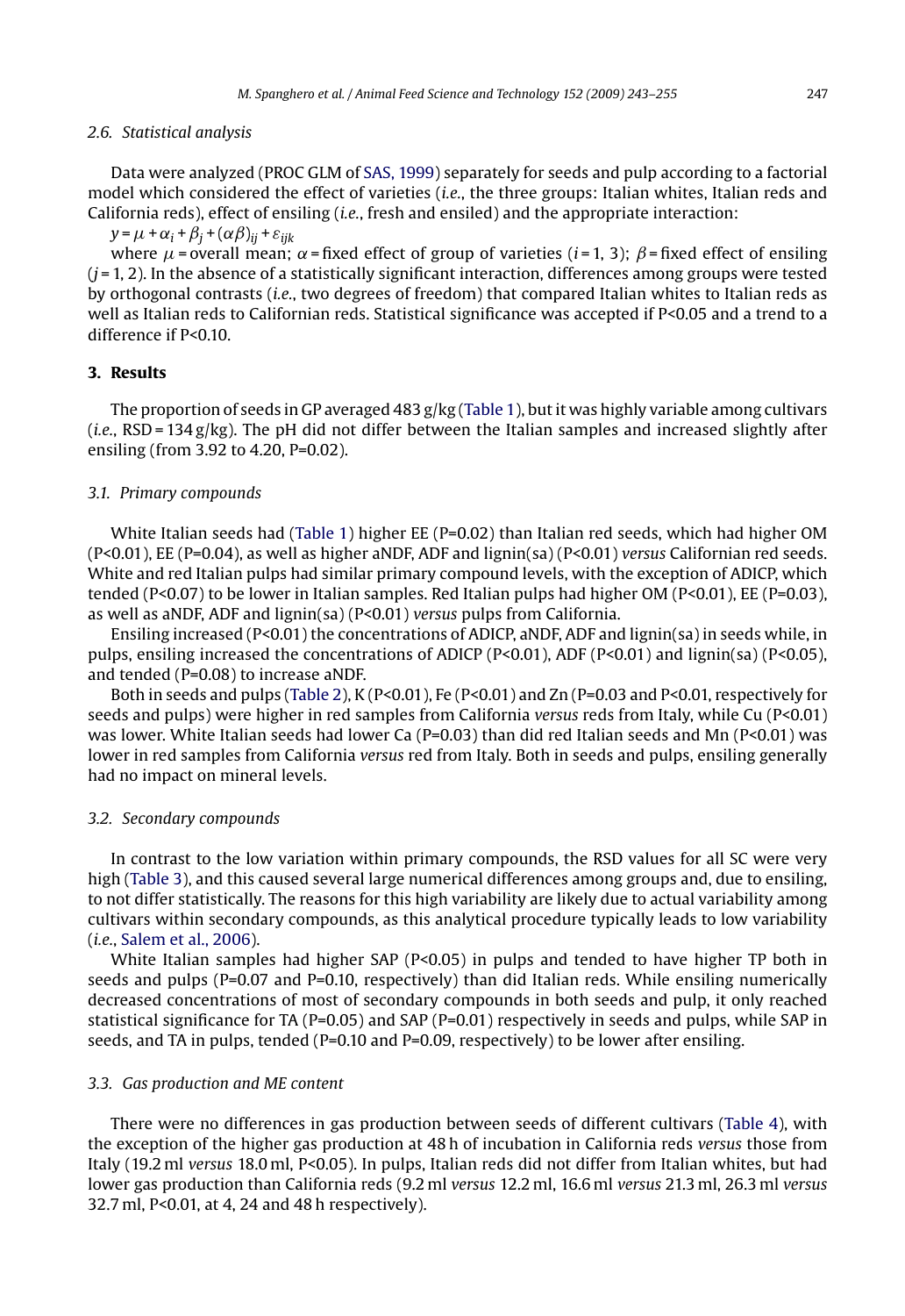<span id="page-5-0"></span>

|                                | Cultivars |          |               | Ensiling(E)  |              | P <sub>b</sub> |              | <b>RSD</b>   |      |
|--------------------------------|-----------|----------|---------------|--------------|--------------|----------------|--------------|--------------|------|
|                                | White(W)  | Red(R)   |               | None         | 45 days      | E              | WI versus RI | RI versus RC |      |
|                                | Italy(I)  | Italy(I) | California(C) |              |              |                |              |              |      |
| Whole pomace                   |           |          |               |              |              |                |              |              |      |
| Dry matter $(g/kg)$            | 470       | 470      | 329           | $\mathbf{C}$ | $\mathbf{C}$ | $\mathbf{C}$   | ns           | < 0.01       | 59.8 |
| Seeds (g/kg DM)                | 426       | 567      | 454           | 479          | 486          | ns             | ns           | ns           | 134  |
| pH                             | 3.98      | 4.13     | $-d$          | 3.92         | 4.20         | 0.02           | ns           | $-d$         | 0.16 |
| Seeds (g/kg DM)                |           |          |               |              |              |                |              |              |      |
| Organic matter                 | 962       | 961      | 942           | 955          | 955          | 0.99           | 0.83         | < 0.01       | 5.4  |
| Crude protein (CP)             | 126       | 125      | 119           | 122          | 125          | 0.73           | 0.89         | 0.58         | 18.7 |
| Ether extract                  | 145       | 117      | 95            | 127          | 111          | 0.07           | 0.02         | 0.04         | 19.4 |
| Neutral detergent fiber (aNDF) | 519       | 542      | 506           | 503          | 542          | < 0.01         | 0.09         | < 0.01       | 22.7 |
| Acid detergent fiber (ADF)     | 495       | 514      | 467           | 466          | 519          | < 0.01         | 0.10         | < 0.01       | 18.7 |
| CP bound to ADF <sup>e</sup>   | 134       | 143      | 140           | 121          | 157          | 0.01           | 0.58         | 0.84         | 28.5 |
| Lignin(sa)                     | 416       | 437      | 371           | 387          | 428          | < 0.01         | 0.12         | < 0.01       | 22.6 |
| Pulp (g/kg DM)                 |           |          |               |              |              |                |              |              |      |
| Organic matter                 | 934       | 920      | 863           | 908          | 904          | 0.56           | 0.15         | < 0.01       | 16.1 |
| Crude protein (CP)             | 99        | 106      | 110           | 107          | 103          | 0.61           | 0.33         | 0.64         | 13.5 |
| Ether extract                  | 101       | 90       | 59            | 85           | 81           | 0.74           | 0.45         | 0.03         | 24.5 |
| Neutral detergent fiber (aNDF) | 423       | 402      | 350           | 379          | 404          | 0.08           | 0.27         | < 0.01       | 30.8 |
| Acid detergent fiber (ADF)     | 401       | 380      | 312           | 343          | 386          | < 0.01         | 0.22         | < 0.01       | 28.7 |
| CP bound to ADF <sup>e</sup>   | 275       | 214      | 183           | 170          | 278          | < 0.01         | 0.07         | 0.28         | 54.8 |
| Lignin(sa)                     | 261       | 242      | 175           | 206          | 246          | 0.03           | 0.39         | < 0.01       | 38.6 |

<sup>b</sup> No interaction of cultivar and ensiling was P<0.05.

<sup>c</sup> Dry matter not measured after ensiling.

<sup>d</sup> pH not measured.

e Expressed as g/kg of CP.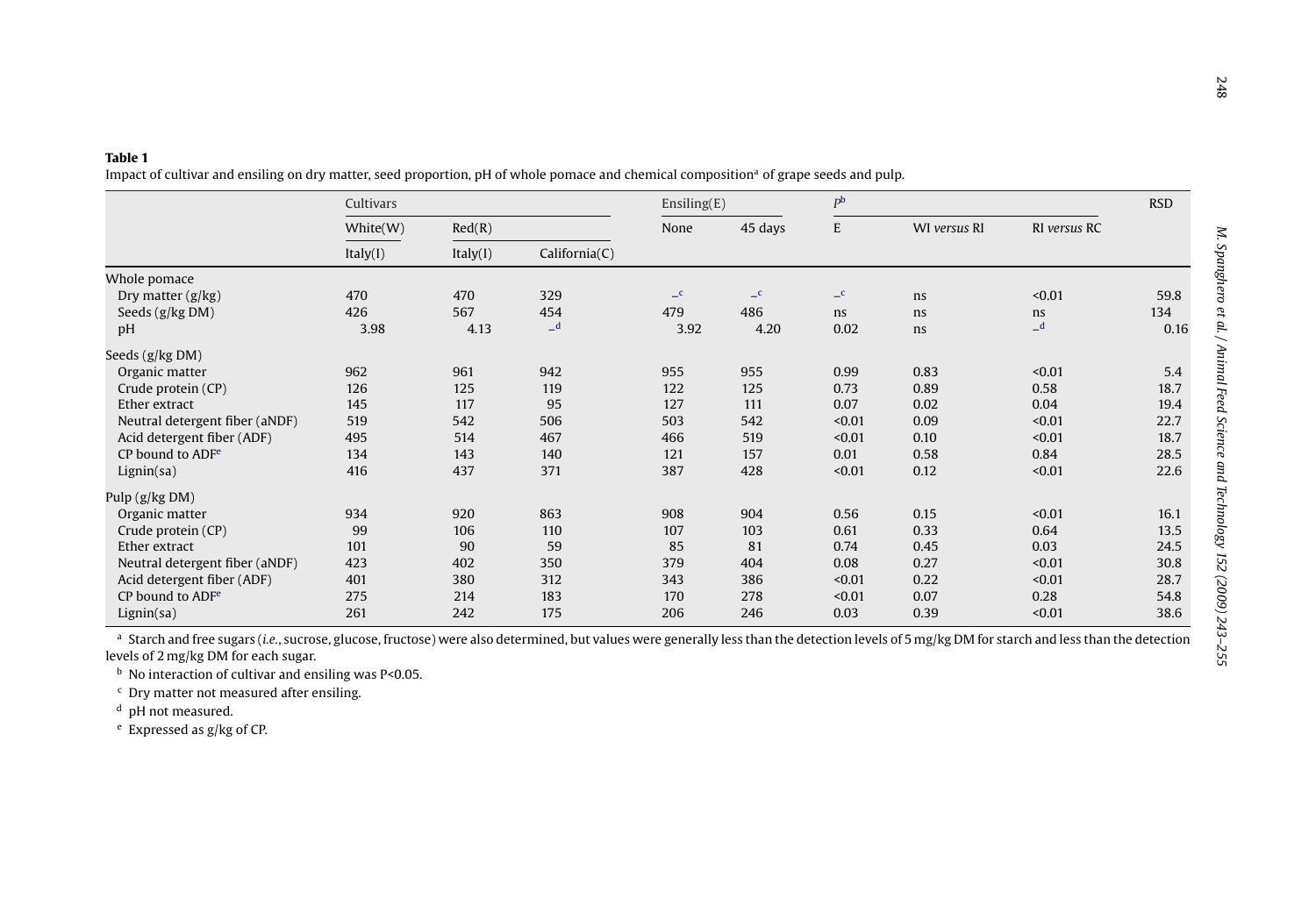|                  | Cultivars |          | Ensiling(E)   |      | pa      | <b>RSD</b> |              |              |      |
|------------------|-----------|----------|---------------|------|---------|------------|--------------|--------------|------|
|                  | White(W)  | Red(R)   |               | None | 45 days | E          | WI versus RI | RI versus RC |      |
|                  | Italy(I)  | Italy(I) | California(C) |      |         |            |              |              |      |
| Seeds (g/kg DM)  |           |          |               |      |         |            |              |              |      |
| Ca               | 5.0       | 5.9      | 5.3           | 5.5  | 5.3     | 0.66       | 0.03         | 0.08         | 0.70 |
| $\mathbf{P}$     | 3.1       | 3.2      | 3.2           | 3.2  | 3.0     | 0.13       | 0.56         | 0.55         | 0.29 |
| K                | 8.0       | 7.0      | 15.4          | 9.8  | 10.5    | 0.51       | 0.42         | < 0.01       | 2.14 |
| Mg               | 1.3       | 1.2      | 1.2           | 1.3  | 1.2     | 0.05       | 0.84         | 0.65         | 0.14 |
| S                | 1.3       | 1.4      | 1.5           | 1.4  | 1.4     | 0.64       | 0.51         | 0.15         | 0.13 |
| Zn <sub>b</sub>  | 13        | 14       | 17            | 15   | 14      | 0.58       | 0.24         | 0.03         | 1.8  |
| Mn <sup>b</sup>  | 19        | 23       | 17            | 20   | 19      | 0.59       | 0.06         | < 0.01       | 3.8  |
| Feb              | 58        | 64       | 174           | 101  | 96      | 0.84       | 0.85         | < 0.01       | 48.5 |
| Cu <sup>b</sup>  | 49        | 40       | 16            | 34   | 36      | 0.82       | 0.44         | 0.02         | 18.3 |
| Pulp $(g/kg DM)$ |           |          |               |      |         |            |              |              |      |
| Ca               | 3.9       | 4.9      | 4.1           | 4.2  | 4.4     | 0.64       | 0.09         | 0.15         | 0.93 |
| $\mathbf{P}$     | 3.0       | 2.7      | 2.9           | 2.7  | 2.9     | 0.16       | 0.16         | 0.36         | 0.31 |
| K                | 23.1      | 28.0     | 45.2          | 31.5 | 32.7    | 0.65       | 0.17         | < 0.01       | 5.98 |
| Mg               | 1.1       | 0.9      | 1.0           | 0.9  | 1.0     | 0.02       | 0.05         | 0.40         | 0.15 |
| S                | 1.7       | 1.7      | 1.8           | 1.7  | 1.7     | 0.59       | 0.85         | 0.55         | 0.29 |
| Zn <sub>b</sub>  | 12        | 12       | 18            | 14   | 14      | 0.81       | 0.89         | < 0.01       | 2.1  |

Impact of cultivar and ensiling on mineral composition of grape seeds and pulp.

<sup>a</sup> No interaction of cultivar and ensiling was P<0.05.

<sup>b</sup> Expressed as mg/kg DM.

Ensiling reduced gas production at 24 and 48 h of incubation in seeds (11.2 ml *versus* 12.9 ml and 17.3 ml *versus* 19.4 ml, respectively, P<0.01) and at 48 h in pulps (26.4 ml *versus* 29.4 ml, P=0.09). Seeds from Italian reds had lower ME contents than Italian whites (6.23 MJ/kg DM *versus* 6.89 MJ/kg DM, P<0.01) and higher (P<0.01) than samples from California (5.58 MJ/kg DM). There were no differences between the ME contents of the groups of pulps. Ensiling reduced

Mn<sup>b</sup> 17 17 13 15 16 0.65 0.98 0.15 4.9 Feb 111 117 398 194 223 0.39 0.89 <0.01 75.4 Cu<sup>b</sup> 102 124 23 83 84 0.97 0.56 <0.01 63.9

#### **Table 3**

<span id="page-6-0"></span>**Table 2**

Impact of cultivar and ensiling on the secondary compound levels of grape seeds and pulp.

|                               | Cultivars |          | Ensiling(E)   |      | P <sup>a</sup> |      |                          | <b>RSD</b>   |      |
|-------------------------------|-----------|----------|---------------|------|----------------|------|--------------------------|--------------|------|
|                               | White(W)  | Red(R)   |               | None | 45 days        | E    | WI versus RI             | RI versus RC |      |
|                               | Italy(I)  | Italy(I) | California(C) |      |                |      |                          |              |      |
| Seeds (g/kg DM)               |           |          |               |      |                |      |                          |              |      |
| <b>Phenolics</b>              | 90        | 51       | 64            | 66   | 71             | 0.76 | 0.07                     | 0.45         | 33.9 |
| Saponins                      | 40        | 47       | 48            | 54   | 37             | 0.10 | 0.63                     | 0.89         | 22.0 |
| Aqueous fraction <sup>b</sup> | 56        | 59       | 72            | 67   | 58             | 0.49 | 0.85                     | 0.42         | 31.2 |
| Alkaloids <sup>c</sup>        | 15        | 13       | 14            | 14   | 13             | 0.74 | $\overline{\phantom{0}}$ | 0.74         | 7.6  |
| Anthocyanins <sup>d</sup>     | 3         | 99       | 85            | 103  | 21             | 0.05 | 0.08                     | 0.77         | 90.0 |
| Pulp $(g/kg DM)$              |           |          |               |      |                |      |                          |              |      |
| Phenolics                     | 62        | 31       | 42            | 38   | 53             | 0.30 | 0.10                     | 0.51         | 38.0 |
| Saponins                      | 47        | 26       | 32            | 44   | 25             | 0.01 | 0.03                     | 0.56         | 20.6 |
| Aqueous fraction <sup>b</sup> | 22        | 44       | 28            | 36   | 26             | 0.33 | 0.13                     | 0.20         | 24.0 |
| Alkaloids <sup>c</sup>        | 11        | 11       | 9             | 11   | 9              | 0.66 | $\equiv$                 | 0.64         | 3.8  |
| Anthocyanins <sup>d</sup>     | 6         | 44       | 34            | 45   | 10             | 0.09 | 0.16                     | 0.69         | 44.3 |

<sup>a</sup> No interaction of cultivar and ensiling was P<0.05.

**b** The sum of lectins, polypeptides and starch.

<sup>c</sup> Contrast WI *versus* RI not estimable for missing missing values.

<sup>d</sup> Expressed as mg/kg DM.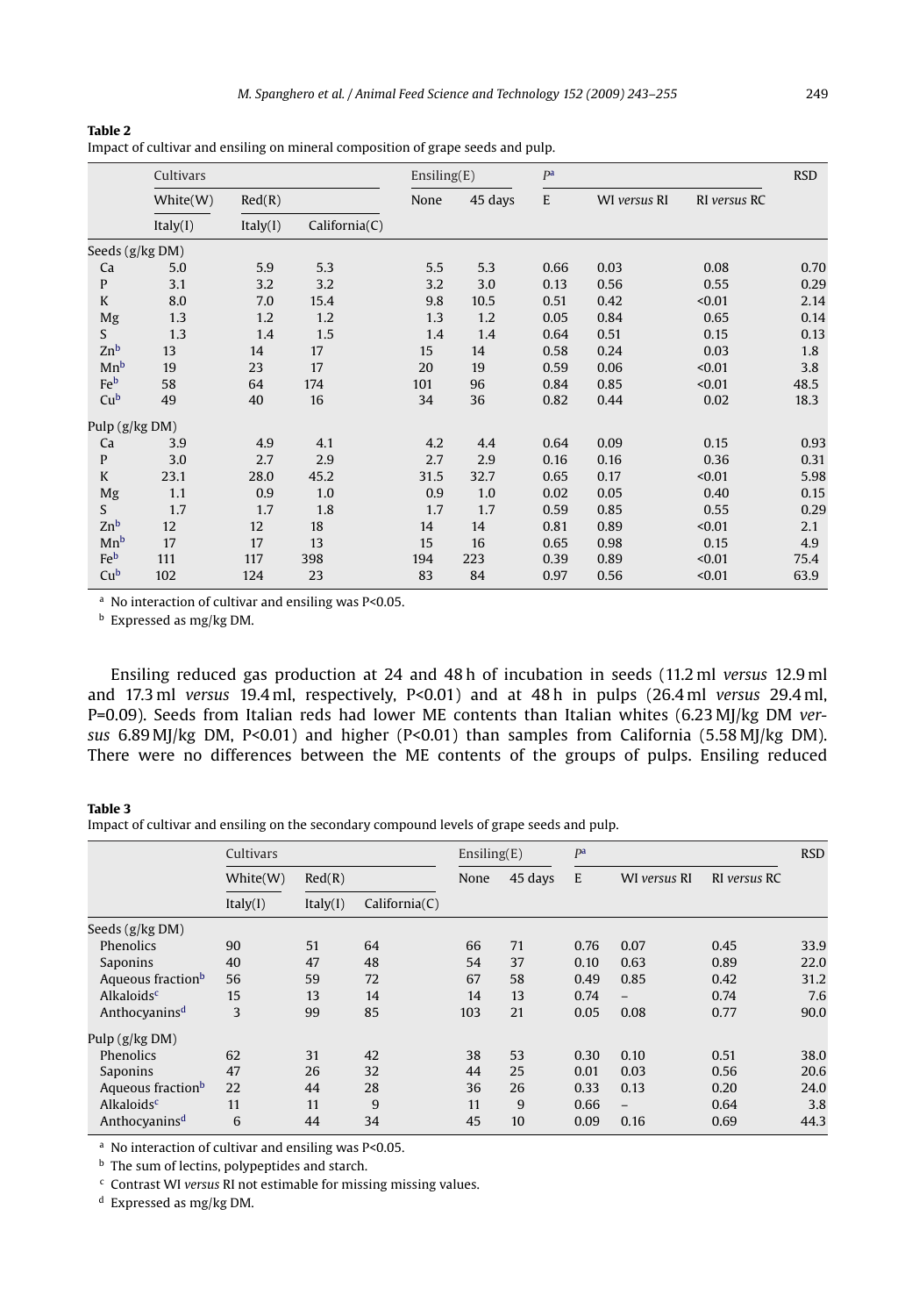<span id="page-7-0"></span>

|                                              | Cultivars            |          |               | Ensiling(E) |         | P <sup>a</sup> |              |              | <b>RSD</b> |
|----------------------------------------------|----------------------|----------|---------------|-------------|---------|----------------|--------------|--------------|------------|
|                                              | White(W)<br>Italy(I) | Red(R)   |               | None        | 45 days | E              | WI versus RI | RI versus RC |            |
|                                              |                      | Italy(I) | California(C) |             |         |                |              |              |            |
| Seeds                                        |                      |          |               |             |         |                |              |              |            |
| Gas volume (ml/0.2 g DM)                     |                      |          |               |             |         |                |              |              |            |
| - 4 h incubation                             | 5.0                  | 5.0      | 5.5           | 5.4         | 4.9     | 0.17           | 0.99         | 0.23         | 0.72       |
| - 24 h incubation                            | 12.1                 | 11.9     | 12.2          | 12.9        | 11.2    | < 0.01         | 0.79         | 0.66         | 0.72       |
| -48 h incubation                             | 17.8                 | 18.0     | 19.2          | 19.4        | 17.3    | < 0.01         | 0.69         | 0.04         | 1.08       |
| Metabolizable energy $(M)/kg$ DM $)^b$       | 6.89                 | 6.23     | 5.58          | 6.54        | 5.94    | 0.01           | < 0.01       | < 0.01       | 0.36       |
| Pulp                                         |                      |          |               |             |         |                |              |              |            |
| Gas volume $(ml/0.2 g DM)$                   |                      |          |               |             |         |                |              |              |            |
| - 4 h incubation                             | 7.8                  | 9.2      | 12.2          | 9.7         | 9.7     | 0.98           | 0.11         | < 0.01       | 0.92       |
| - 24 h incubation                            | 14.8                 | 16.6     | 21.3          | 18.1        | 17.1    | 0.22           | 0.11         | < 0.01       | 1.86       |
| - 48 h incubation                            | 24.6                 | 26.3     | 32.7          | 29.4        | 26.4    | 0.09           | 0.46         | < 0.01       | 3.78       |
| Metabolizable energy (MJ/kg DM) <sup>b</sup> | 5.89                 | 5.88     | 5.52          | 5.91        | 5.61    | 0.16           | 0.97         | 0.16         | 0.47       |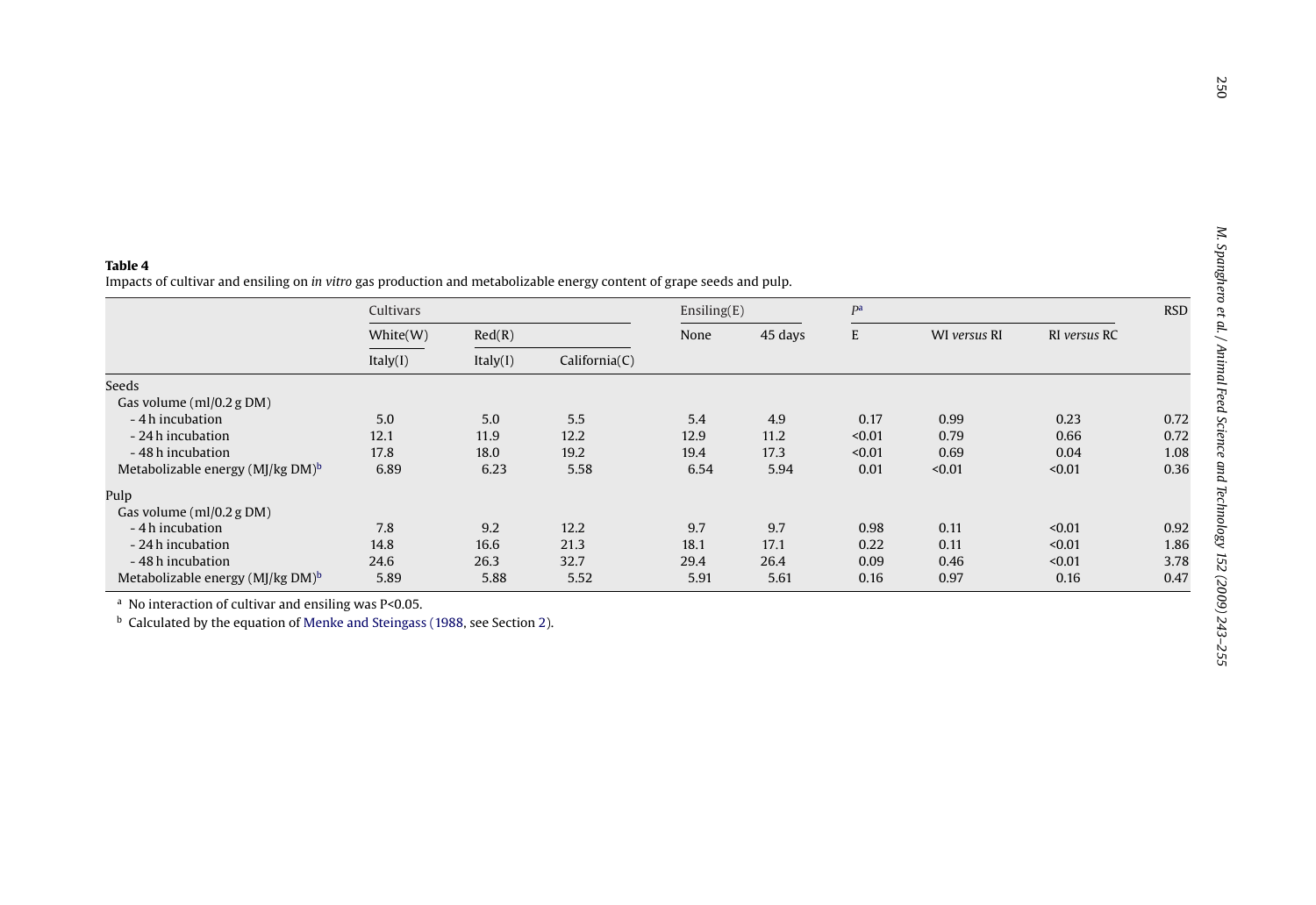the estimated ME content in seeds (5.94 MJ/kg DM *versus* 6.54 MJ/kg DM, P<0.01), but not in pulps.

#### **4. Discussion**

The low pH of fresh grapes is due their high content of organic acids (mainly malic and tartaric acids, [Ribèreau-Gayon et al., 1998\),](#page-11-0) which are metabolized during ensiling and this probably explains the slight pH increase of ensiled grapes.

#### *4.1. Primary compounds*

Grape seeds are not accurately characterized as ruminant feeds by conventional chemical analyses such as ash, CP, fat and NDF/ADF. Indeed, based upon those values  $40-60 g/kg$  ash,  $120-125 g/kg$  CP, 100–140 g/kg ether extract and only about 500 g/kg aNDF, their feeding value might be considered similar to a high oil corn silage. However because most seeds are not broken upon during eating or rumination, little of the grape seed oil is actually digested. However addition of the lignin(sa) assay reveals the highly lignified nature of the aNDF (from 750 to 800 g lignin(sa)/kg aNDF) and its low feeding value.

Chemical analysis of grape pulp is remarkably similar to the grape seeds, with the notable exception of a lower level of aNDF and a much lower level of lignification (*i.e.*, ∼500–600 g lignin(sa)/kg aNDF). While much of the fat in the pulp is likely to be digested, since it will not be protected by the seed coat, there may be a higher proportion of it that is cuticular wax due to the almost total recovery of skins in this fraction.

#### *4.2. Secondary compounds*

The composition of GP major constituents in peels and seeds has been reported by several authors, with high polyphenolic as well as dietary fiber contents ([Bravo and Saura-Calixto, 1998; Valiente et](#page-10-0) [al., 1995\).](#page-10-0) All these by-products will have a considerable burden of phenolic components ([González-](#page-11-0)Paramás [et al., 2004\),](#page-11-0) depending on the type of grape (*i.e.*, white or red) and the part of the tissue (*i.e.*, skins, pulp or seeds).

The variability in SC levels between the type and location of grape cultivation (*i.e.*, Italy or California and reds or whites) and among the GP fractions (*i.e.*, seeds or pulp) are likely to be due to the biological variability of grape material (*i.e.*, grape variety, factors that affect berry development such as soil, geographical location and weather conditions [\(Ojeda et al., 2002\),](#page-11-0) as well as stage of maturity), the winemaking process from which they were derived and the production process (*i.e.*, extraction, fractionation, drying) which affect variability between GP types of W and R (Muñoz et al., 2004; [Baumgärtel et al., 2007\).](#page-11-0) For example, anthocyanins, the water-soluble pigments responsible for the red color in dark grapes [\(Camire et al., 2002\),](#page-10-0) form condensed structures which lend stability to grape color [\(Johnston and Morris, 1996; Mateus et al., 2002\).](#page-11-0) Indeed anthocyanin levels were used as a visual marker in early studies of plant chemotaxonomy, which studied relationships of organisms based on their biochemical constituents [\(Reinert and Yeoman, 1982\).](#page-11-0) Our variability is consistent with [Monagas](#page-11-0) [et al. \(2006\)](#page-11-0) who quantified SC in grape seeds, skins, pomace and leaves as well as among production batches. The large variation in the SC composition could also result from varietal characteristics of the selected grape by-products and processing methods.

The most abundant of SC in red grapes are anthocyans, mainly 3-glycosides, 3-acetylglycosides and 3-p-coumaroylglycosides of malvidin, peonidin, delphinidin, petunidin and cyaniding ([Wulf and Nagel,](#page-12-0) [1978\),](#page-12-0) as well as hydroxycinnamic acids, monomeric and dimeric flavanols, flavonols and stilbenes [\(Rodríguez Montealegre et al., 2006\)](#page-11-0) which may be a potential source of antioxidant polyphenols [\(Alonso et al., 2002; Louli et al., 2004; Kammerer et al., 2005; Pinelo et al., 2005\).](#page-10-0)

Anaerobic ensiling of the GP samples for 45 d affected the SC contents and this may be due to oxidation of some phenolic compounds, especially tannins [\(Ben Salem et al., 2005\)](#page-10-0) and/or due to polymerization ([Makkar and Singh, 1993\)](#page-11-0) or reduced free tannins [\(Alipour and Rouzbehan, 2007\)](#page-10-0) which are the more active tannin groups relative to ruminal microbial activity. Kalač et al. (1996) found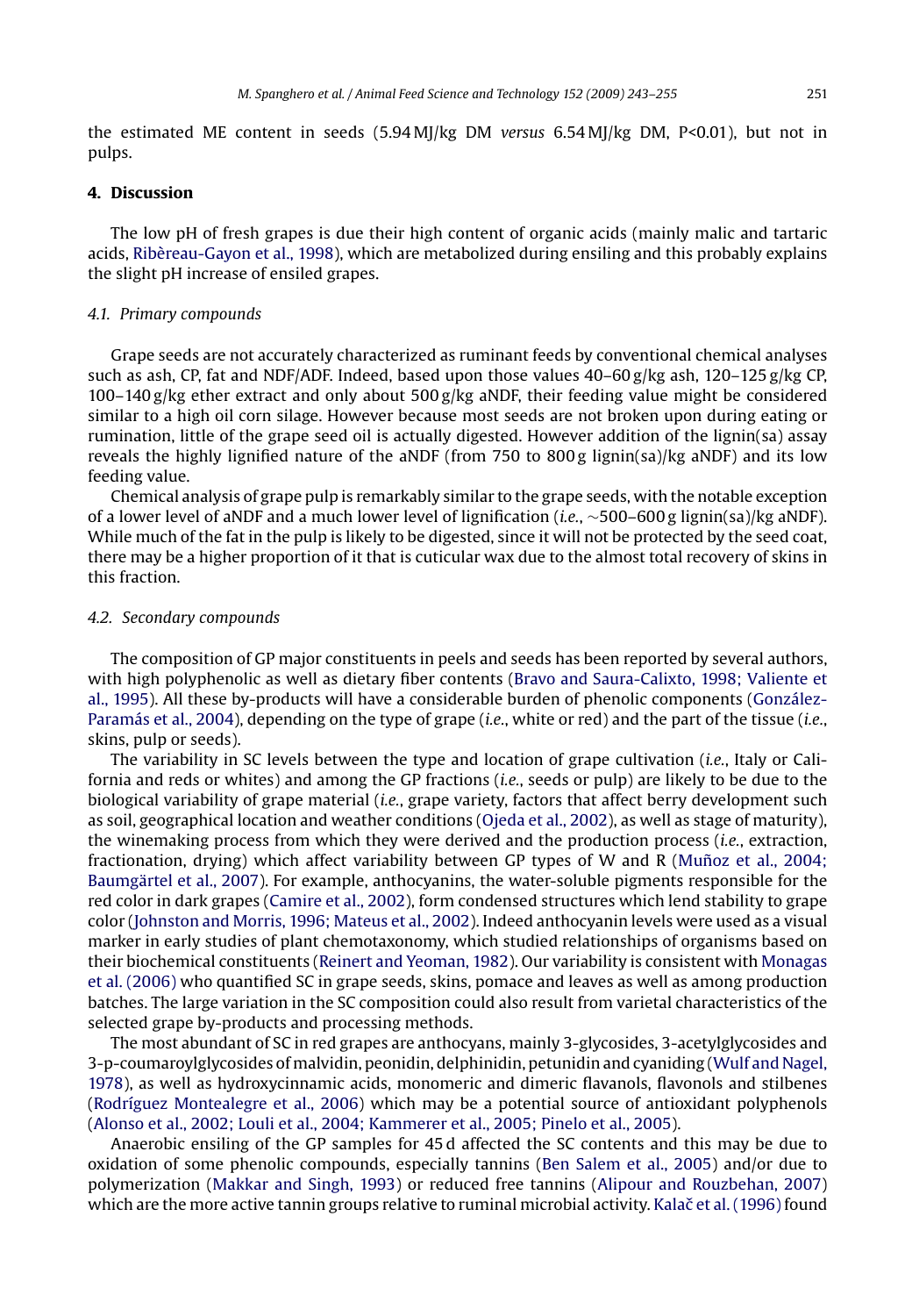that ensiling of alfalfa *(Medicago sativa* L.) for 90 d reduced saponins content by 67–72% depending on their chemical structure ([Price et al., 1987; Massiot et al., 1988\).](#page-11-0) In our study, the decrease ([Table 3\)](#page-6-0) in the level of intact saponins after ensiling may be due to cleavage of sugar side chains. A similar conclusion was given for the decrease in hemolytic index of ensiled alfalfa leaf concentrate [\(Szakacs](#page-12-0) [and Madas, 1979\).](#page-12-0) Higher degradation of alkaloids after 45 d of ensiling was consistent by previous studies. For example, [Candrian et al. \(1984\)](#page-10-0) reported the same results of alkaloids degradation during ensiling some plants such *Amsinckia* and *Cynoglossum* spp.

### *4.3. In vitro gas production and estimated ME content*

The pulp fraction of the GP had a much higher rumen fermentability than seeds (*i.e.*, ∼80% higher *in vitro* gas production) at the beginning of the incubation (*i.e.*, after 4 h) likely due to the lower lignified fiber content and possible presence of rapidly fermentable substrates in pulps. During and at the end of fermentation (*e.g.*, after 24 and 48 h) pulps had a higher gas production (*i.e.*, from 40 to 50%) than seeds. However, the fermentability of pulp fraction was low in absolute terms, only 15–21 ml/200 mg DM at 24 h. Indeed these values are lower than reported for some fibrous feedstuffs (*i.e.*, 24–42 ml), such as safflower meal, distillers dried grains and brewers grains [\(Getachew et al., 2002\).](#page-11-0) [Alipour and](#page-10-0) [Rouzbehan \(2007\)](#page-10-0) measured *in vitro* gas production on ensiled samples of GP (not fractionated into seeds and pulps) and obtained 24 h values slightly higher than those reported in the present paper (*i.e.*, 21–23 ml/200 mg DM of substrate) for pulps.

Ensiling caused a reduction in gas production (12–14%) in seeds and pulps, which is consistent with [Alipour and Rouzbehan \(2007\), w](#page-10-0)ho reported progressive depression in gas production of samples ensiled for up to 30 d. Since we found no variation in free sugars between fresh and ensiled samples (*i.e.*, contents less than detection levels), gas yields at the beginning of the incubation (*i.e.*, 4 h), which would be most sensitive to differences in fermentable sugar contents, were also similar. Thus the lower gas yields obtained from ensiled samples may be due [\(Makkar and Singh, 1993; Ben Salem et al., 2005;](#page-11-0) [Alipour and Rouzbehan, 2007\)](#page-11-0) to high release during ensiling of secondary compound (*i.e.*, tannins) from bounds parts (*i.e.*, protein and fiber).

While the pulps from California had the highest fermentability, and the lowest fiber and lignin(sa) contents, no differences in gas yield occurred between Italian red and white types, which were similar in chemical composition.

Textbook ME values for GP range from 4.2 to 5.4 MJ/kg DM ([INRA, 2007](#page-11-0) and [DLG, 1997, r](#page-10-0)espectively) and are lower than those in our pulps and seeds (5.8 and 6.2 MJ/kg DM, respectively). However the calculated ME content of the seeds may have been dramatically overvalued since the calculation assumes that all ether extract is available for digestion, which would clearly not be the case in animals to which it is fed. However, our estimate of the ME content of pulp is very close to that calculated with the same experimental data (*i.e.*, gas production and chemical composition) by [Alipour and Rouzbehan \(2007\)](#page-10-0) on ensiled grape pomace samples (*i.e.*, 5.9 MJ/kg DM).

Low digestion of GP was reported by [Bocqué et al. \(1984\)](#page-10-0) and [Larwance et al. \(1985\)](#page-11-0) and it was confirmed also by a more recent digestibility study with sheep [\(Baumgärtel et al., 2007\) w](#page-10-0)here, on the basis of digestibility, the ME content of a red grape was about 5.8 MJ/kg DM. In the same study, a white grape variety GP, which contained less fiber and had a higher residue of sugars (*i.e.*, 200 g/kg DM), the ME content of a white variety was higher (8.3 MJ/kg DM).

### *4.4. Implications of secondary compounds in ruminant feeding of GP*

The high level of secondary compounds in GP may suggest a potential value relative to its dietary inclusion with the objective of improving the health status of animals rather than to supply them with nutrients. The moderate content of tannins in GP may reduce ruminal CP degradability and thus prevent bloat when cows are fed high concentrate diets [\(Mangan, 1988\).](#page-11-0) In addition, tannins are known to exert positive anti-helmintic action [\(Niezen et al., 1995\),](#page-11-0) and this may be positive for cattle in tropical regions. In our study, ensiling of grape pomace considerably reduced concentrations of the SC that have been considered effective in positively influencing digestion in ruminants [\(Mangan, 1988; Salem et](#page-11-0) [al., 2006\).](#page-11-0)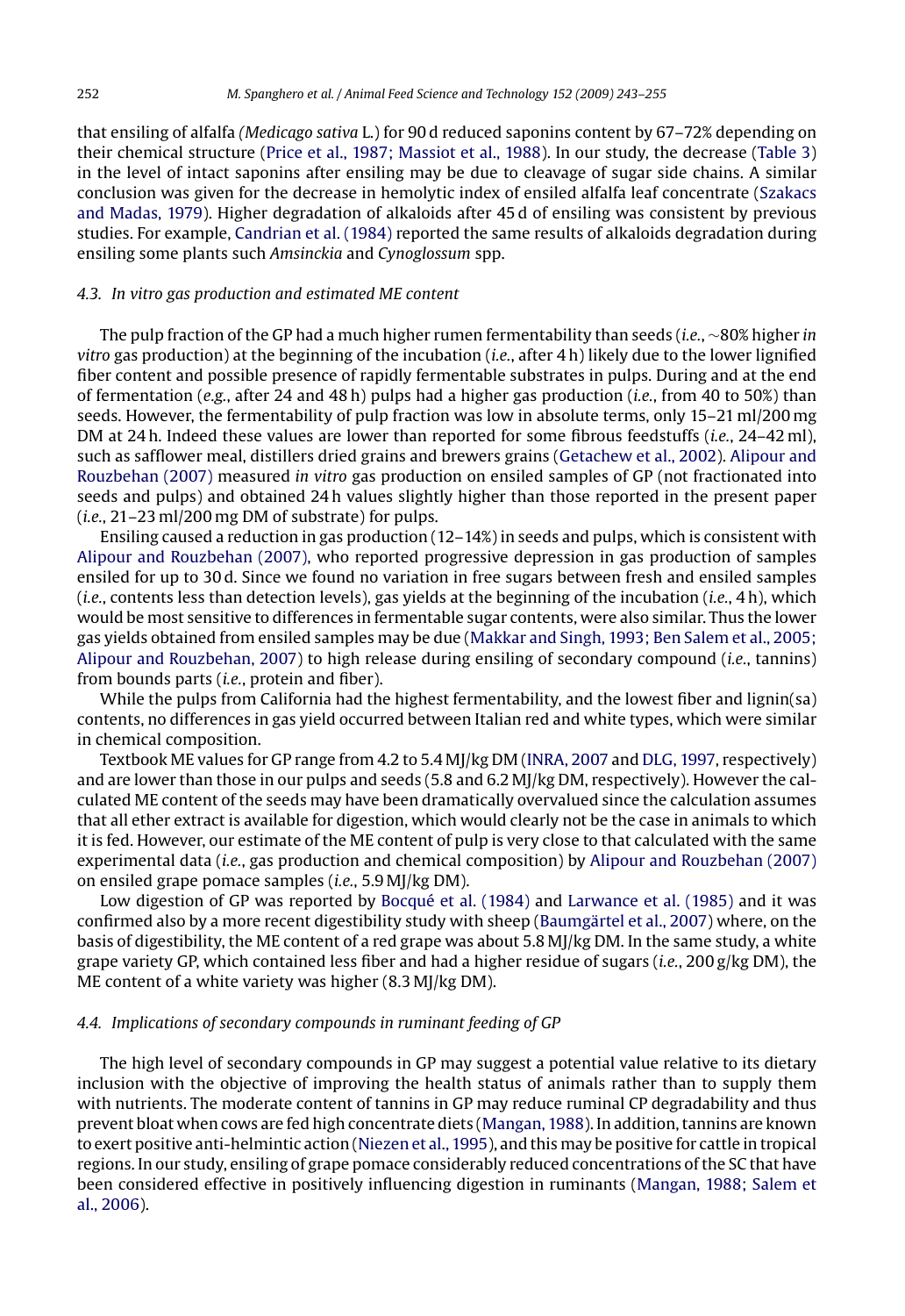<span id="page-10-0"></span>Another possible motivation for dietary inclusion of GP is related to its high levels of antioxidants (*e.g.*, phenols, flavonoids, anthocyanins) which can prevent animal tissue damage, mainly the unsaturated lipids in membranes ([Girotti, 1998\),](#page-11-0) due to reactive oxygen metabolites (*e.g.*, oxidative stress). In a recent study, dietary addition of an extract from grape skins into sheep diets was more effective than other antioxidant sources (*i.e.*, vitamin E and tomato pomace) in inducing specific transcriptional activity of genes involved in oxidant defenses ([Sgorlon et al., 2006\).](#page-12-0) However, additional experimental data based on feeding studies are needed to prove a positive impact on dairy cow performance.

Finally, an interesting perspective of GP utilization as a feedstuff for dairy cows comes from the possibility to enrich milk with substances that have health benefits for its consumers. For example, [Steinshamn et al. \(2008\)](#page-12-0) recently demonstrated a high transfer rate to bovine milk of some phytoestrogens (*i.e.*, isoflavonoid compounds) when cows consuming forages such as red clover (*Trifolium pretense* L.) that are rich in secondary compounds. On the basis of these results, we suggest that also some antioxidants in GP, mainly belonging to the flavonoid family, could be transferred to milk, directly or after metabolic transformation by rumen microbes.

### **5. Conclusions**

Chemical composition and rumen fermentability results indicate that the ME value of GP is low, even if the seeds have been removed. In addition, a substantive proportion of the CP is associated with the ADF fraction, especially when the pomace is ensiled, and likely to have a low digestibility. On the basis of these results, and in agreement with other recent papers and/or textbook data (Alipour and Rouzbehan, 2007; Baumgärtel et al., 2007; INRA, 2007; DLG, 1997) the potential to use de-seeded GP as a feed in diets of high producing ruminants is limited.

#### **Acknowledgements**

The authors thank prof. Zironi and Dr. Battistutta (Department of Food Science, Udine University) and Dr. Zanfi and Dr. Fabbro (Department of Animal Science, Udine University) for assistance with sampling and ensiling in Italy. Thanks to Morgan Doran for locating the co-operating vineyard in California and to Matt Singer for assistance with the ensiling in California.

#### **References**

Ahmad, V.U., Perveen, S., Bano, S., 1990. Saponins from the leaves of *Guaiacum officinale*. Phytochemistry 29, 3287–3290. Alipour, D., Rouzbehan, Y., 2007. Effects of ensiling grape pomace and addition of polyethylene glycol on *in vitro* gas production and microbial biomass yield. Anim. Feed Sci. Technol. 137, 138–149.

Alonso, A.M., Guillén, D.A., Barroso, C.G., Puertas, B., Garcìa, A., 2002. Determination of antioxidant activity of wine byproducts and its correlation with polyphenolic content. J. Agric. Food Chem. 50, 5832–5836.

AOAC, Association of Official Analytical Chemists, 1997. Official Methods of Analysis, 16th ed. AOAC, Arlington, VA, USA.

- Baumgärtel, T., Kluth, H., Epperlein, K., Rodehutscord, M., 2007. A note on digestibility and energy value for sheep of different grape pomace. Small Rum. Res. 67, 302–306.
- Ben Salem, H., Saghrouni, L., Nefzaoui, A., 2005. Attempts to deactivate tannins in fodder shrubs with physical and chemical treatments. Anim. Feed Sci. Technol. 122, 109–121.

Bocqué, Ch.V., Fiems, L.O., Cottyn, B.G., Buysse, F.X., 1984. Feeding value of some wastes and by-products of plant origin and their use by beef cattle. In: Ketelaars, E.H., Boer Iwema, S. (Eds.), Animals as waste converters. Proceedings of an international Symposium Wageningen. Netherlands 30 Nov–2 Dec, 1983. Pudoc Wageningen, pp. 54–61.

Bravo, L., Saura-Calixto, F., 1998. Characterization of dietary fiber and the in vitro indigestible fraction of grape pomace. Am. J. Enol. Vitic. 49, 135–141.

Camire, M.E., Chaovanalikit, A., Dougherty, M.P., Briggs, J., 2002. Blueberry and grape anthocyanins as breakfast cereal colorants. J. Food Sci. 67, 438–441.

Candrian, U., Luthy, J., Schmid, P., 1984. Stability of pyrrolizidine alkaloids in hay and silage. J. Agric. Food Chem. 39, 930–933.

Cannell, J.P.R., 1998. In: Silva, L.G., Lee, I.S., Kinghorn, A.D. (Eds.), Natural Products Isolation: Special Problems with the Extraction of Plants. Humana Press, Totowa, NJ, USA, pp. 343–363.

Cowan, M.M., 1999. Plant products as antimicrobial agents. Clin. Microbiol. Rev. 12, 564–582.

Diamond, G.B., 2000. Food spray containing grape seed oil. US Patent 6,123,977.

DLG, Deutsche Landwirtschafts-Gesellschaft, 1997. Feedstuffs Tables for Ruminants, seventh ed. DLG-Verlags GmbH, Frankfurt, Germany.

D'Urso, G., Nicolosi Asmundo, C., 1983. La composizione dei sottoprodotti dell'industria enologica utilizzabili nell'alimentazione animale. Vignevini 3, 41–44.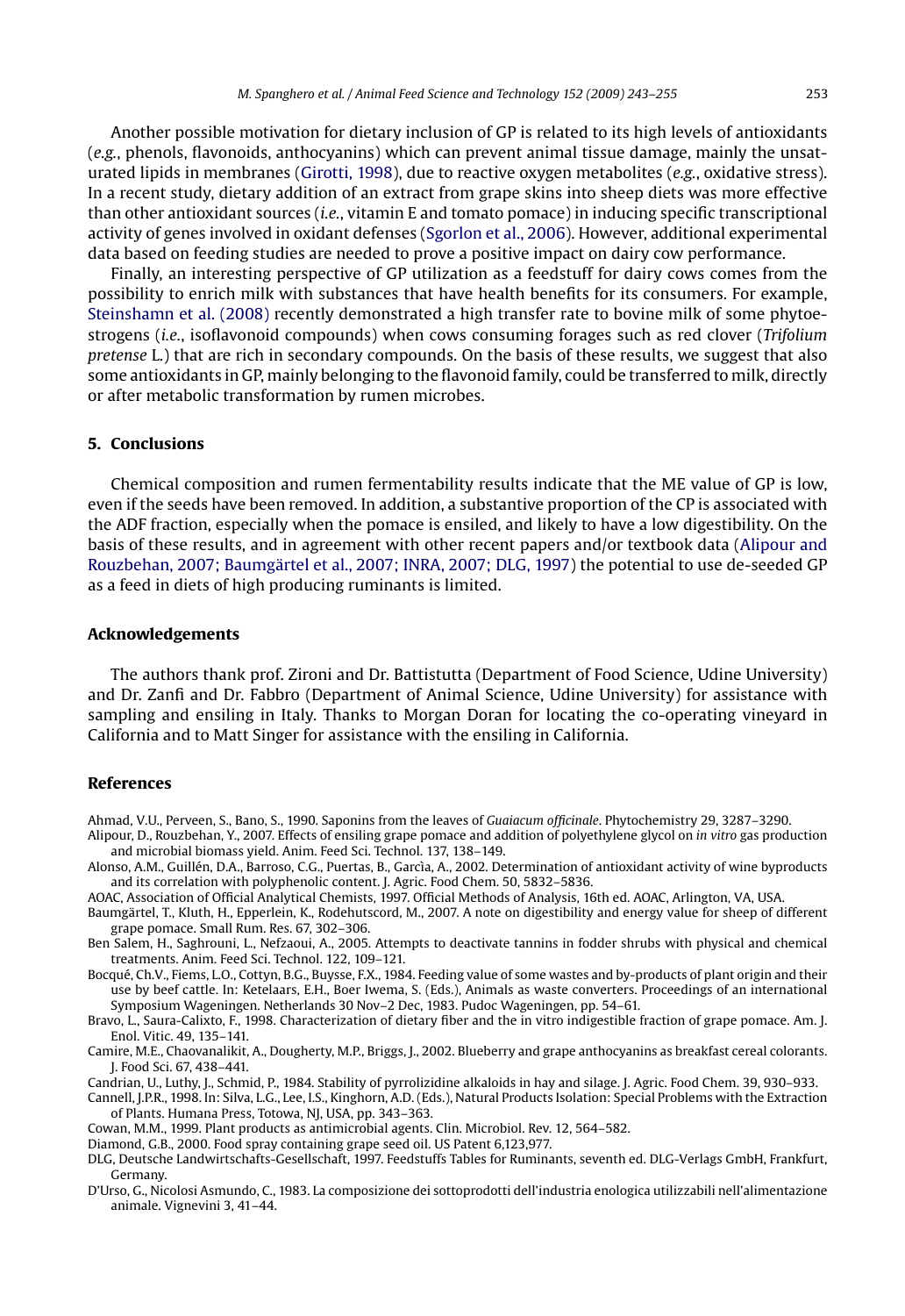- <span id="page-11-0"></span>Fuhrman, B., Volkova, N., Coleman, R., Aviram, M., 2005. Grape powder polyphenols attenuate artherosclerosis development in alipoprotein E deficient ( $E<sup>°</sup>$ ) mice and reduce macrophage atherogenicity. J. Nutr. 135, 722–725.
- Getachew, G., Crovetto, G.M., Fondevila, M., Krishnamoorthy, U., Singh, B., Spanghero, M., Steingass, H., Robinson, P.H., 2002. Laboratory variation of *in vitro* gas production and estimated metabolizable energy values of ruminant feeds. Anim. Feed Sci. Technol. 102, 169–180.
- Girotti, A.W., 1998. Lipid hydroperoxide generation, turnover, and effector action in biological systems. J. Lipid Res. 39, 1529–1542. González-Paramás, A.M., Esteban-Ruano, S., Santos-Buelga, C., de Pascual-Teresa, S., Rivas-Gonzalo, J.C., 2004. Flavanol content and antioxidant activity in winery byproducts. J. Agric. Food Chem. 52, 234–238.

Goodman, D.W., 2001. Treatment for blood cholesterol with transresveratrol. US Patent 6,211,247.

Hussein, G., Nakamura, N., Meselhy, M.R., Hattori, M., 1999. Phenolic from *Maytenus senegalensis*. Phytochemistry 50, 689–694. INRA, Istitut National de la Recherque Agronomique, 2007. Alimentation des bovines, ovins et caprins. Besoins des animaux–Valeurs des aliments, Editions Quæ, Paris.

- Johansen, H.N., Glitso, V., Knudsen, K.E.B., 1996. Influence of extraction solvent and temperature on the quantitative determination of oligosaccharides from plant materials by high-performance liquid chromatography. J. Agric. Food Chem. 44, 1470–1474.
- Johnson, C.M., Ulrich, A., 1959. Analytical Methods for Use in Plant Analysis. Bulletin 766. University of California, Agricultural Experiment Station, Berkeley, pp. 26–78.
- Johnston, T.V., Morris, J.R., 1996. Separation of anthocyanin pigments in wine by low-pressure column chromatography. J. Food Sci. 61, 109–111.
- Kalač, P., Priceb, K.R., Fenwickb, G.R., 1996. Changes in saponin content and composition during the ensilage of alfalfa (Medicago *sativa* L.). Food Chem. 56, 377–380.
- Kammerer, D., Claus, A., Schieber, A., Carle, A., 2005. A novel process for the recovery of polyphenols from grape (*Vitis vinifera* L.) pomace. J. Food Sci. 70, 157–163.
- Larwance, A., Hammouda, F., Gaouas, Y., 1985. Valeur alimentaire des marc de raisin. IV. Effect de différents niveaux de concentré de complémentation sur la digestibilité chez mounton de rations de marc traité ou non à la soude. Ann. Zootech. 34, 389–400.
- Louli, V., Ragoussis, N., Magoulas, K., 2004. Recovery of phenolic antioxidants from wine industry by-products. Biores. Technol. 92, 201–208. Luque-Rodriguez, J.M., Luque de Castro, M.D., Perez-Juan, P., 2007. Dynamic superheated liquid extraction of anthocyanins and
- other phenolics from red grape skins of winemaking residues. Biores. Technol. 98, 2705–2713.
- Mangan, J.L., 1988. Nutritional effects of tannins in animal feed. Nutr. Res. Rev. 1, 209–231.
- Makris, D.P., Boskou, G., Andrikopoulos, N.K., 2007. Polyphenolic content and in vitro antioxidant characteristics of wine industry and other agri-food solid waste extracts. J. Food Comp. Anal. 20, 125–132.
- Makkar, H.P.S., Singh, B., 1993. Effect of storage and urea addition on detannification and in sacco dry matter digestibility of mature oak (*Quercus incana*) leaves. Anim. Feed Sci. Technol. 41, 247–259.
- Massiot, G., Lavaud, C., Guillaume, D., Le Men-Olivier, L., 1988. Reinvestigation of the sapogenins and prosapogenins from alfalfa (*Medicago sativa*). J. Agric. Food Chem. 36, 902–909.
- Mateus, N., Machado, J.M., de Freitas, V., 2002. Development changes of anthocyanins in *Vitis vinifera* grapes grown in the Douro Valley and concentration in respective wines. J. Sci. Food Agric. 82, 1689–1695.
- Menke, K.H., Steingass, 1988. Estimation of the energetic feed value obtained from chemical analysis and gas production using rumen fluid. Anim. Res. Dev. 28, 7–55.
- Meyer, G.A., Keliher, P.N., 1992. An overview of analysis by inductively coupled plasma-atomic emission spectrometry. In: Montaser, A., Golightly, D.W. (Eds.), Inductively Coupled Plasmas in Analytical Atomic Spectrometry. VCH Publishers Inc., New York, NY, USA, pp. 473–505.
- Monagas, L.M., Garrido, I., Bartolomè, B., Gòmez-Cordovès, C., 2006. Chemical characterization of commercial dietary ingredients from *Vitis vinifera*. Anal. Chim. Acta 563, 401–410.
- Muñoz, O., Sepùlveda, M., Schwartz, M., 2004. Effects of enzymatic treatment on anthocyanic pigments from grapes skin from chilean wine. Food Chem. 87, 487–490.
- Niezen, J.H., Waghorn, T.S., Charleston, W.A.G., Waghorn, G.C., 1995. Growth and gastrointestinal nematode parasitism in lambs grazing either lucerne (*Medicago sativa*) or sulla (*Hedysarum coronarium*) which contains condensed tannins. J. Agric. Sci. 125, 281–289.
- OIV, International Organisation of Vine and Wine, 2005. Situation and statistics of the world vitiviniculture sector. [http://www.oiv.org.](http://www.oiv.org/)
- Ojeda, H., Andary, C., Creaba, E., Carbonneau, A., Deloire, A., 2002. Influence of pre- and post-veraison water deficit on synthesis and concentration of skin phenolic compounds during berry growth of *Vitis vinifera* var. Shiraz. Am. J. Enol. Vitic. 53, 261–267.
- Pinelo, M., Rubilar, M., Jerez, M., Sineiro, J., Nunez, J.M., 2005. Effect of solvent, temperature, and solvent-to-solid ratio on the total phenolic content and antiradical activity of extracts from different components of grape pomace. J. Agric. Food Chem. 53, 2111–2117.
- Price, K.R., Johnson, I.T., Fenwick, G.R., 1987. The chemistry and biological significance of saponins in foods and feedingstuffs. Crit. Rev. Food Sci. Nutr. 26, 27–135.
- Reinert, J., Yeoman, M.M., 1982. Plant Cell and Tissue Culture. A Laboratory Manual. Springer-Verlag, Berlin-Heidelberg-New York.
- Reuter, D.J., Robinson, J.B., Peverill, K.I., Price, G.H., 1986. Guidelines for collecting, handling and analyzing plant materials. In: Reuter, D.J., Robinson, J.B. (Eds.), Plant Analysis an Interpretation Manual. Inkata Press, Melbourne, Australia, pp. 20–35.
- Ribèreau-Gayon, P., Glories, Y., Maujean, A., Dubourdieu, D., 1998. Traitè d'enologie. 2. Chimie du vin. Stabilisation et traitements. Dunod Publ., Paris, pp. 3–19.
- Rodríguez Montealegre, R., Romero Peces, R., Chacón Vozmediano, J.L., Martínez Gascueña, J., García Romero, E., 2006. Phenolic compounds in skins and seeds of ten grape *Vitis vinifera* varieties grown in a warm climate. J. Food Comp. Anal. 19, 687– 693.
- Sah, R.N., Miller, R.O., 1992. Spontaneous reaction for acid dissolution of biological tissues in closed vessels. Anal. Chem. 64, 230–233.